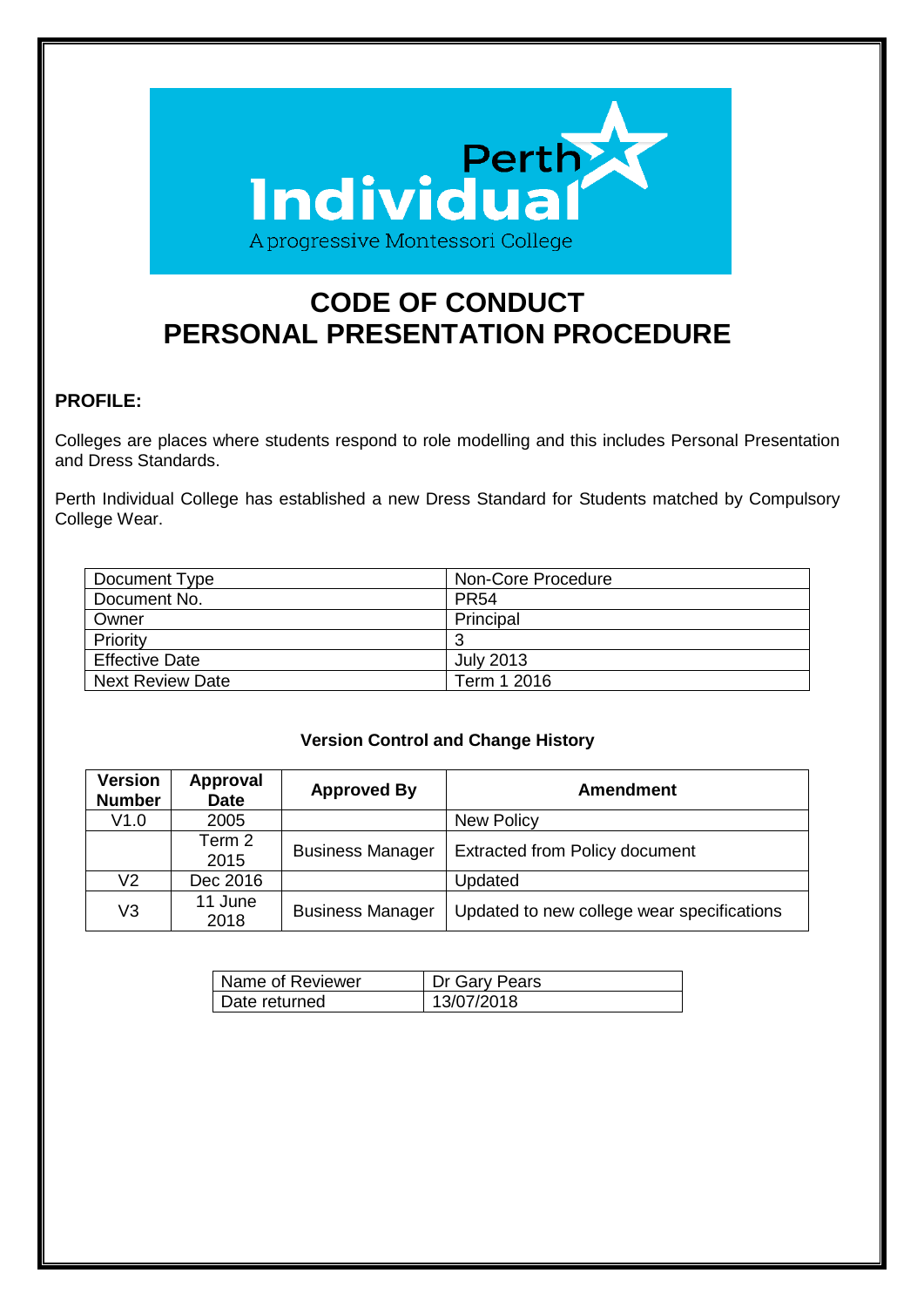### **APPENDIX A**



## **Compulsory College Wear**

#### **PERTH INDIVIDUAL COLLEGE - MONTESSORI COLLEGE WEAR "GUIDING PRINCIPLES"**

- **Implementing College Wear with the support of both parents and the College; should not become a negative issue, but a positive experience reflecting a sense of pride and community. It is a parent responsibility [not the College] to ensure that children are appropriately dressed for College.**
- Being identifiable as a group is important particularly when going out of the College.
- Appropriate College Wear with a variety of options will allow degrees of independence and "Freedom within the Boundaries" of the Perth Individual College Wear policy.
- College Wear should be comfortable College Clothing **not "Weekend Wear".**
- "Mix & Match" options are encouraged within the Perth Individual College Wear Guidelines.

#### **THE APPROVED COLLEGE WEAR CONSISTS OF:**

- **1. TOPS** Summer & Winter:
	- Cycles 1, 2 & 3 Junior College Polo Navy / White short or long sleeves [with College badge].
	- Cycle 3, 4 & 5 Polo White / Navy short or long sleeves [with College badge].
	- Cycle 4 & 5 only Polo Navy / Aqua short sleeves [ with College badge].
- **2. JACKETS** College Wear Jackets for all Cycles (choice of two with College badge).

#### **3. TROUSERS / SHORTS / SKORTS: [LOGO AND NON-LOGO ACCEPTABLE]**

- **Shorts** are to be designated College length
	- o Basic Navy Shorts
	- o Unisex Pull-On Shorts Navy
	- o No Short Shorts, tight bicycle or gym shorts must be to the knee
- **Trousers** must be:
	- o Waist High, no Hipsters, no Leggings
	- o Straight Leg or boot cut **not oversized, dropped crutch, loose fit, skin tight, skinny's or rolled up cuffs.**
	- o A Belt is optional [approved colour option only see 1.]
	- o Without studs, enhancement or embellishments.
	- o
- **Materials:** Drill / Twill, Cotton. **Denim is for** CYCLE **4/5 High School only** [**Navy only not faded / torn / cut / frayed and must be without holes or attachments**]
- **Skorts:** Navy
- **3. HATS:**
- Cycles 1, 2 and  $3 -$  Navy
- Cycle 3, 4 &  $5 -$  Navy / White
- **HATS ARE NOT TO BE WORN INSIDE / IN-CLASSES**.
- **CAPS are only to be worn by Cycles 3,4, & 5 (as in the previous policy).**

**Please Note:** *In keeping with the Sun Smart policy promoted by the Health Department of WA, Perth Individual College does not recommend peaked caps for students. However; we are realists and as such have made provision for the purchase and wearing of peak hats for Cycle 3, 4/5 & 5 students only.*

- *Perth Individual College colours only.*
- *No other form of Hat is permissible including beanies, skull caps; beret; bowler, fedora, newsboy etc*
- **4. FOOTWEAR:**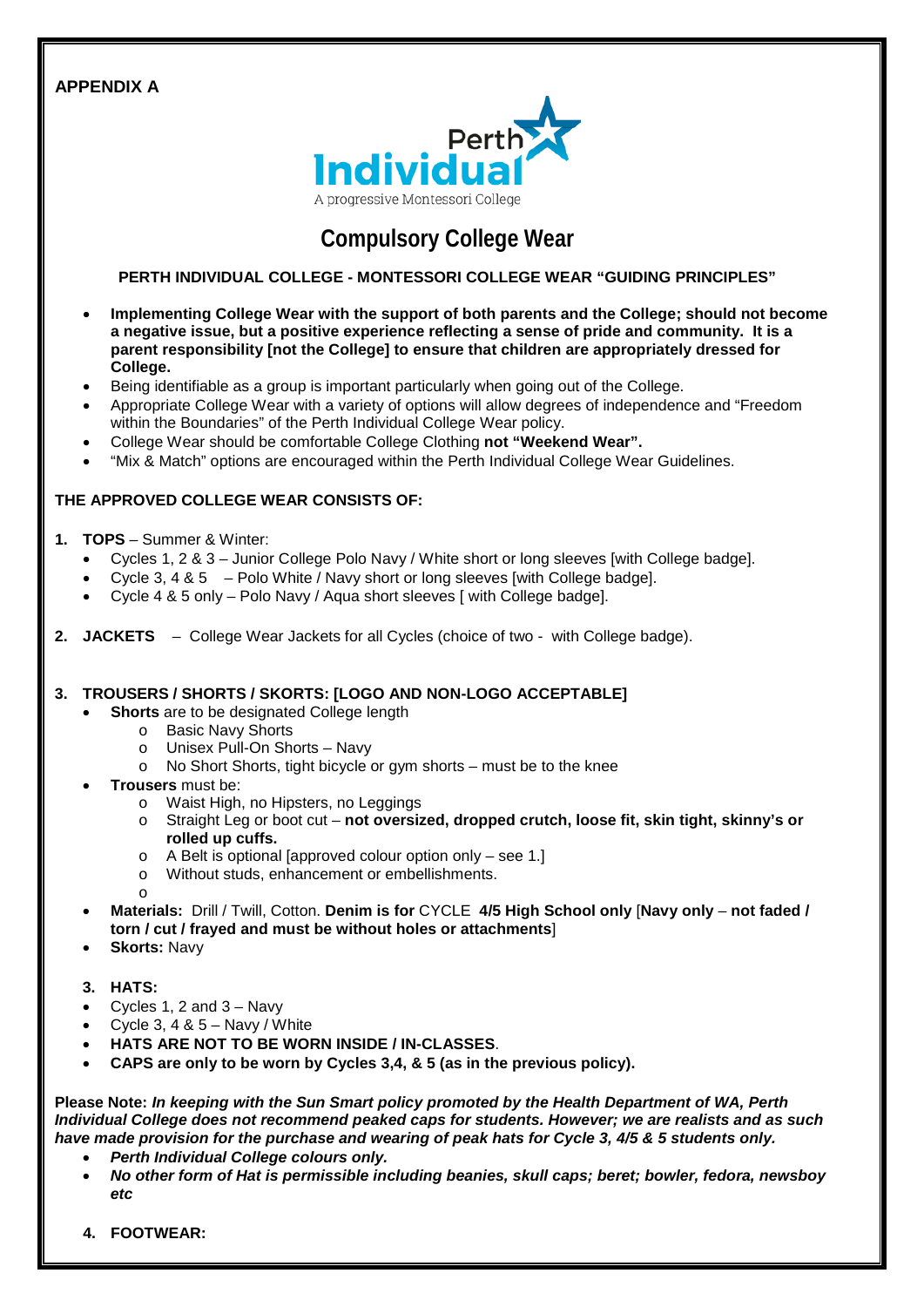- Type: black or white (80% without Logos) Leather style College shoe, Jogger or sporting footwear.
- All footwear needs to be supportive and have closed in tops either laced or strapped.
- Without commercial Logos (eg. Nike $\checkmark$ )
- A change of footwear is okay for special events as directed by the College.
- No open Sandals, Thongs, Scuff or Slip-on shoes are permitted. Swimming Lessons are the exception.

#### **5. SOCKS**

- **Must be worn (hygiene).**
- Solid black or white.

#### **6. ACCESSORIES:**

- The following "enhancements" are allowed, however they must be in College colours and have no other logos, words or branding:
	- o scarf
	- o scrunchie<br>o socks
	- socks
	- o bandanna
	- o headband
	- o laces
- The following "enhancements" are not allowed:
	- o Pants braces
	- o No headwear other than that which is approved

#### **The approved colours are: Navy or White.**

#### **BAGS:**

- All bags will need to be fit into the 4/500mm x 4/500mm bag pigeon holes in the class room.
- Perth Individual College Bags are sized appropriate and endorsed by the Chiropractors' Association of Australia and Australian Physiotherapy Association.

#### **COMPLIANCE:**

- The only Logo, words or branding will be the Perth Individual College Logo.
- **All Tops must have a collar and the Perth Individual College Logo**.
- **Students will be required to comply with the Perth Individual College Wear Policy for all excursions.**

#### **PLEASE NOTE:**

Stage 1. For students not complying, the Director will supply an item from the College Wear shop and it will be charged to the family account.

Stage 2. *Continued failure to comply will be seen as amounting to a lack of support for the College and - may result in;* 

- *a. Suspension until compliance, and if continued,*
- *b. Withdrawal of enrolment.*

#### **COLLEGEWEAR SHOP OPENING HOURS**

• 2018 - Monday and Tuesday mornings from 8.30am to 9.00am

**Jewellery:** There is no reason for any student to be wearing Jewellery to school including Ear Studs.

Hair: For boys and girls - Hair needs to be tied back, out of the eyes, not rinsed with any colouring, Rats-Tails for boys or any Artistic Cuts for boys.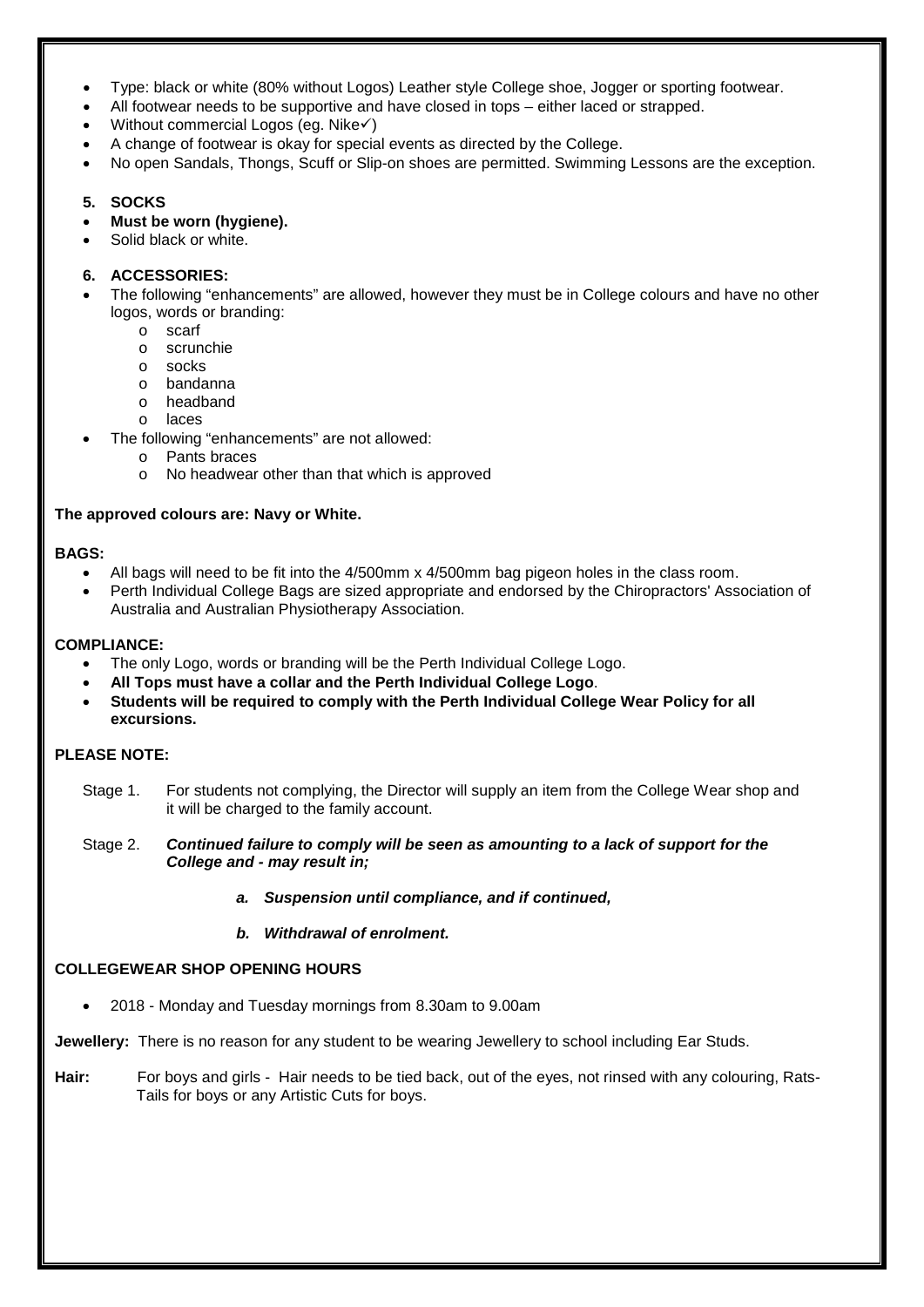

# **COLLEGE WEAR ITEMS**

Please use the following pictorial guide to help students make positive College Wear choices.

## **CYCLES 1,2 & 3 NAVY WITH WHITE TRIM.**



**POLO SHIRTS** Junior School Polo Navy/White SHORT Sleeve including **Embroidered School** Logo.



Junior School Polo Navy/White LONG Sleeve including Embroidered School Logo

## HIGH SCHOOL STUDENTS NAVY WITH AQUA TRIM & WHITE POLO SHIRT FOR PHYS ED. PHYS ED SHIRT OPTIONAL FOR CYCLE 3



## **POLO SHIRTS**

Senior School Polo Navy/Aqua SHORT Sleeve including **Embroidered School** Logo.



Sport Polo White/Navy SHORT Sleeve including Embroidered School Logo.



Sport Polo White/Navy Long Sleeve including Embroidered School Logo.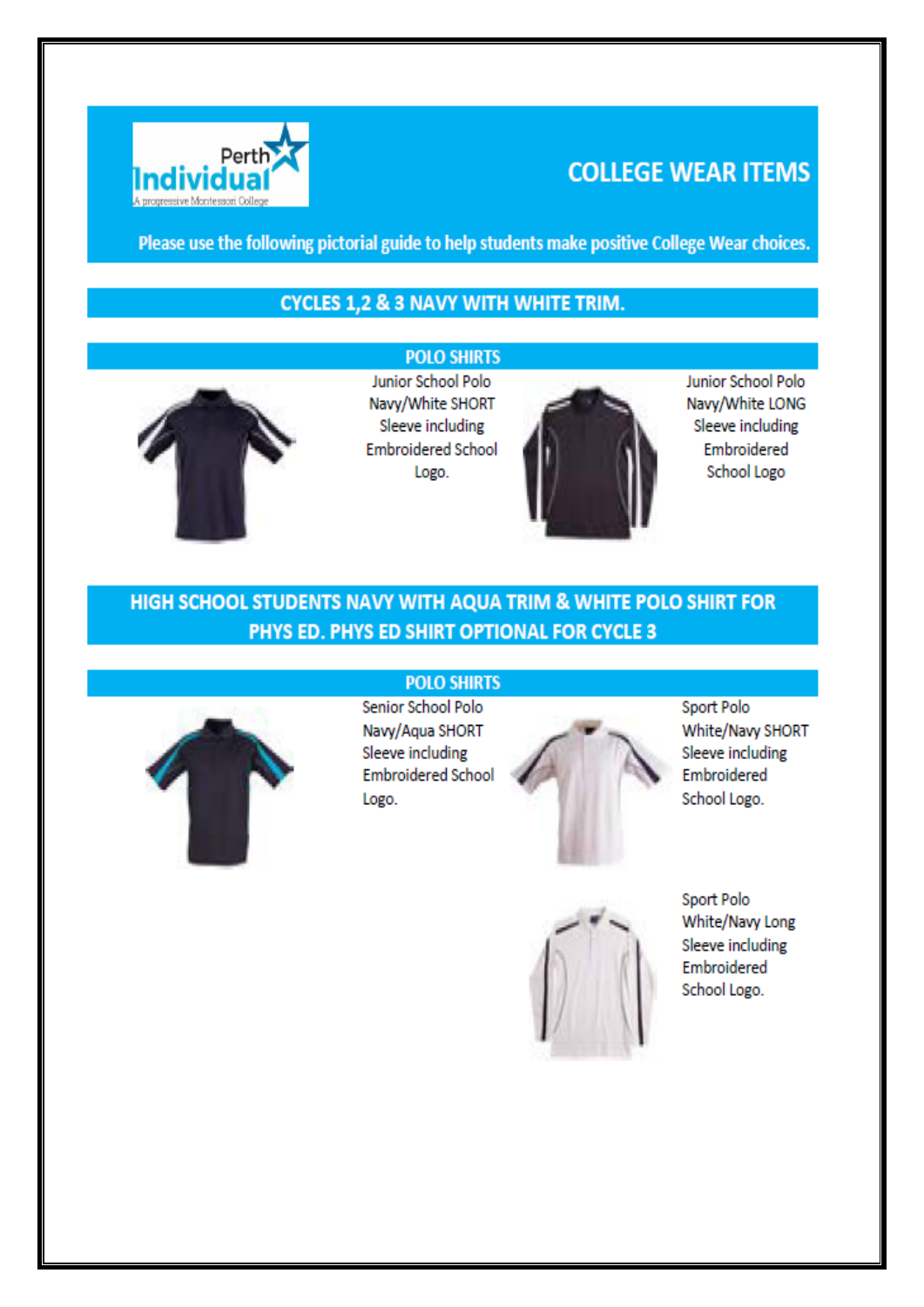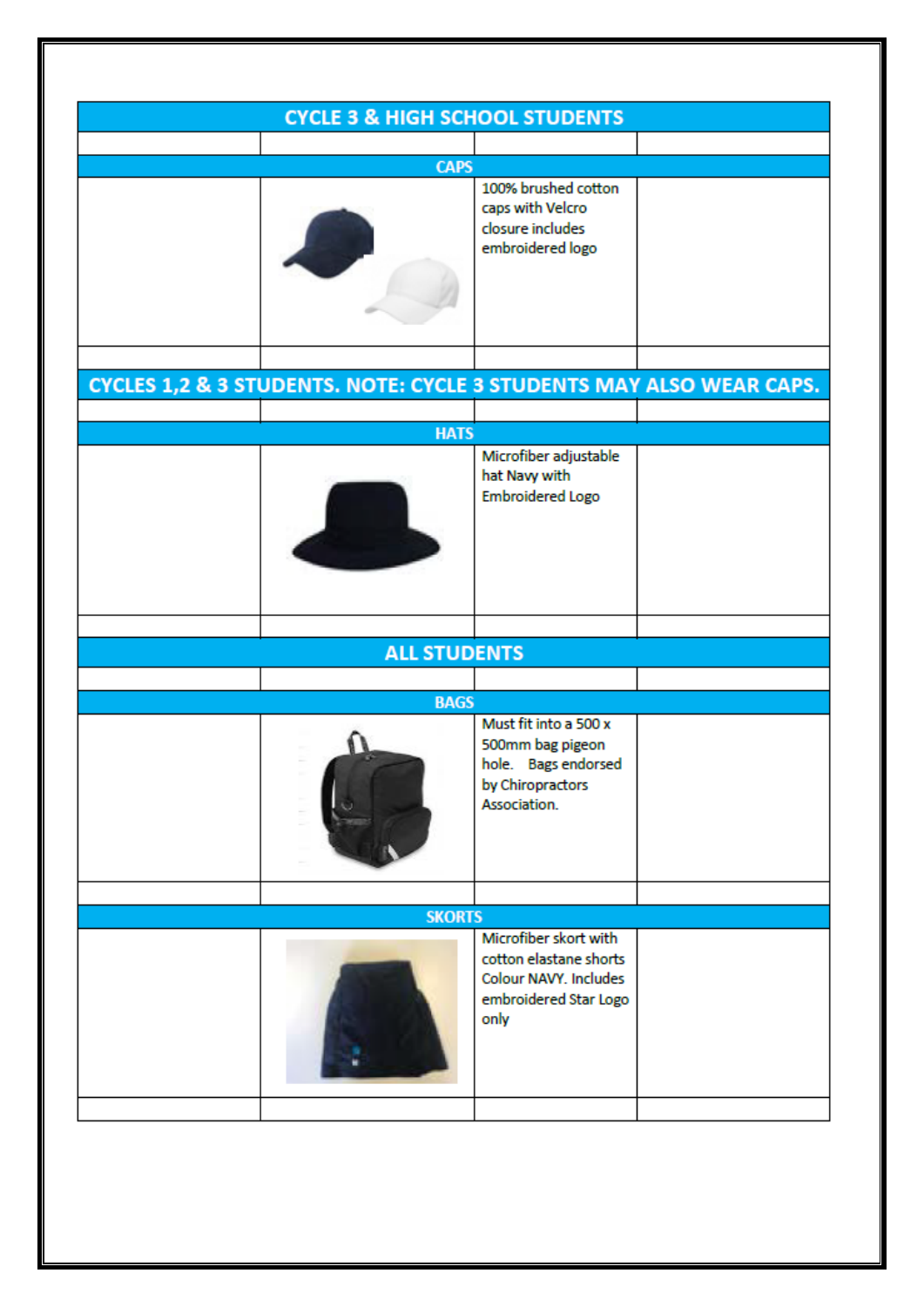|  | <b>SHORTS</b>                  |                                                                                                                                                                                     |  |
|--|--------------------------------|-------------------------------------------------------------------------------------------------------------------------------------------------------------------------------------|--|
|  |                                | Microfiber short in<br>NAVY including Star<br>Logo                                                                                                                                  |  |
|  |                                |                                                                                                                                                                                     |  |
|  |                                |                                                                                                                                                                                     |  |
|  |                                | Microfiber Track pant<br>in NAVY including Star<br>Logo                                                                                                                             |  |
|  |                                |                                                                                                                                                                                     |  |
|  | <b>MICROFIBRE TRACK JACKET</b> |                                                                                                                                                                                     |  |
|  |                                | Microfiber zip Jacket in<br><b>NAVY including</b><br>embroidered logo                                                                                                               |  |
|  |                                |                                                                                                                                                                                     |  |
|  | <b>FLEECE TRACK PANTS</b>      |                                                                                                                                                                                     |  |
|  |                                | <b>Fleecy Track pant INK</b><br>including, 1x zip<br>pocket ⋆ Logo                                                                                                                  |  |
|  |                                |                                                                                                                                                                                     |  |
|  | <b>FLEECE TRACK JACKET</b>     |                                                                                                                                                                                     |  |
|  |                                | <b>Fleecy Track Jacket</b><br>with Custom Rib Trim<br>and 1x zip & 1x insert<br>pocket INK including<br>Star Logo and stripe<br>trims. Trims to be 5<br>stripe navy and ice<br>blue |  |
|  |                                |                                                                                                                                                                                     |  |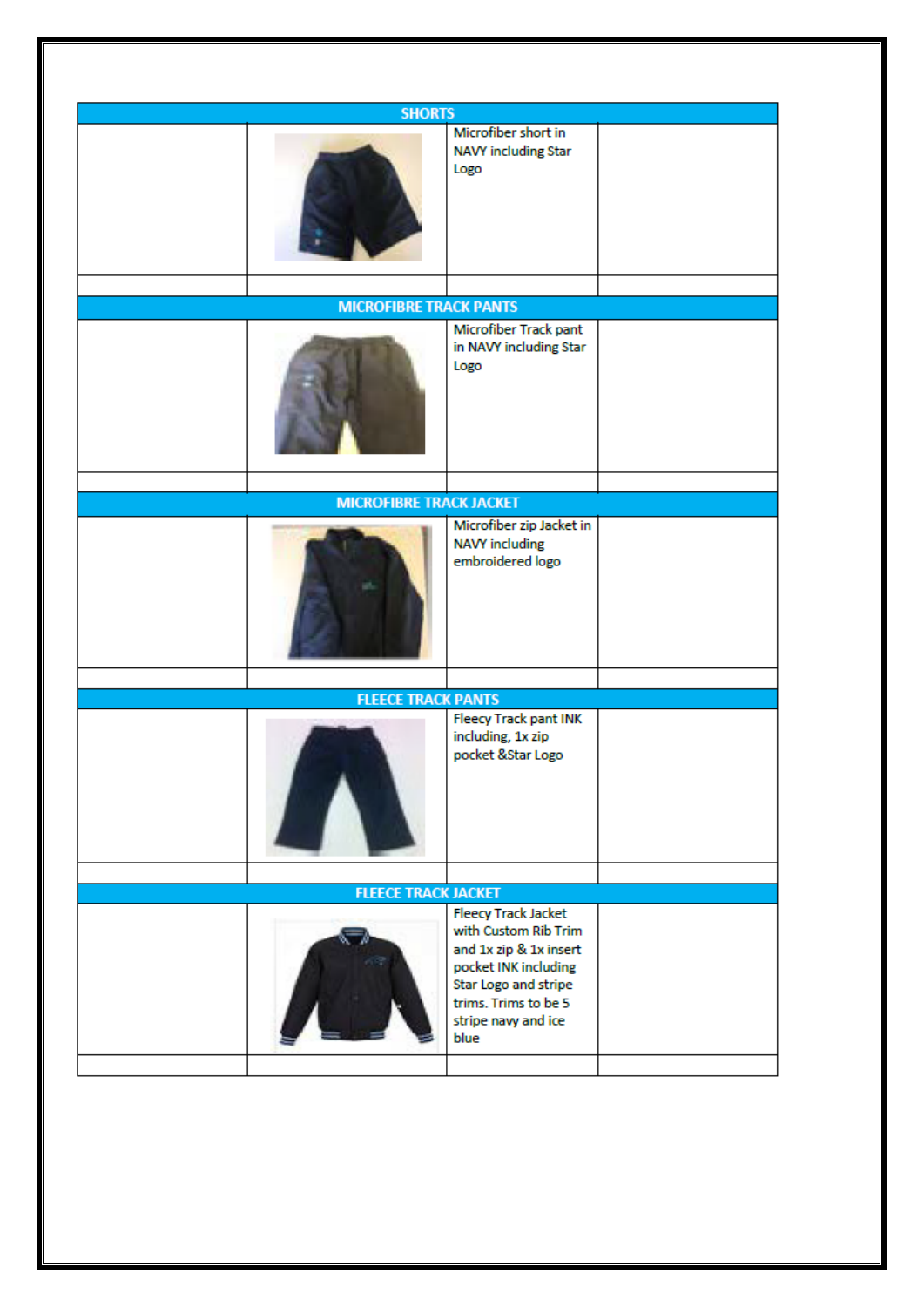| <b>APPENDIX B: College Wear Compliance</b>                                |                                                                                                                                                                                                      |                                  |
|---------------------------------------------------------------------------|------------------------------------------------------------------------------------------------------------------------------------------------------------------------------------------------------|----------------------------------|
|                                                                           | We acknowledge that we have read and understand the Compulsory College Wear Guiding Principles and confirm<br>that we will ensure that our child/ren will comply with these Principles at all times. |                                  |
| <b>Parent / Guardian 1</b>                                                |                                                                                                                                                                                                      |                                  |
|                                                                           | Signed: _________________________                                                                                                                                                                    |                                  |
| <b>Parent / Guardian 2</b>                                                |                                                                                                                                                                                                      |                                  |
|                                                                           |                                                                                                                                                                                                      | Date: <u>___________________</u> |
| Acknowledge and Acceptance by Cycle 3 and High College Students:          |                                                                                                                                                                                                      |                                  |
| I understand that I must comply with these Dress Guidelines at all times. |                                                                                                                                                                                                      |                                  |
|                                                                           |                                                                                                                                                                                                      |                                  |
| <b>Community.</b><br>The Board,<br>Perth Individual.                      | The College Board thanks you for your support in ensuring College Wear Compliance and pride in our                                                                                                   |                                  |
|                                                                           | We acknowledge that we have read and understand the Compulsory College Wear Guiding Principles and confirm<br>that we will ensure that our child/ren will comply with these Principles at all times. |                                  |
| <b>Parent / Guardian 1</b>                                                |                                                                                                                                                                                                      |                                  |
|                                                                           | Signed: _________________________                                                                                                                                                                    |                                  |
| <b>Parent / Guardian 2</b>                                                |                                                                                                                                                                                                      |                                  |
|                                                                           |                                                                                                                                                                                                      | Date: ___________________        |
| Acknowledge and Acceptance by Cycle 3 and High College Students:          |                                                                                                                                                                                                      |                                  |
| I understand that I must comply with these Dress Guidelines at all times. |                                                                                                                                                                                                      |                                  |
|                                                                           |                                                                                                                                                                                                      | Date: _______________________    |
| Community.                                                                | The College Board thanks you for your support in ensuring College Wear Compliance and pride in our                                                                                                   |                                  |
| The Board,<br>Perth Individual.                                           |                                                                                                                                                                                                      |                                  |
| <b>APPENDIX D</b>                                                         |                                                                                                                                                                                                      |                                  |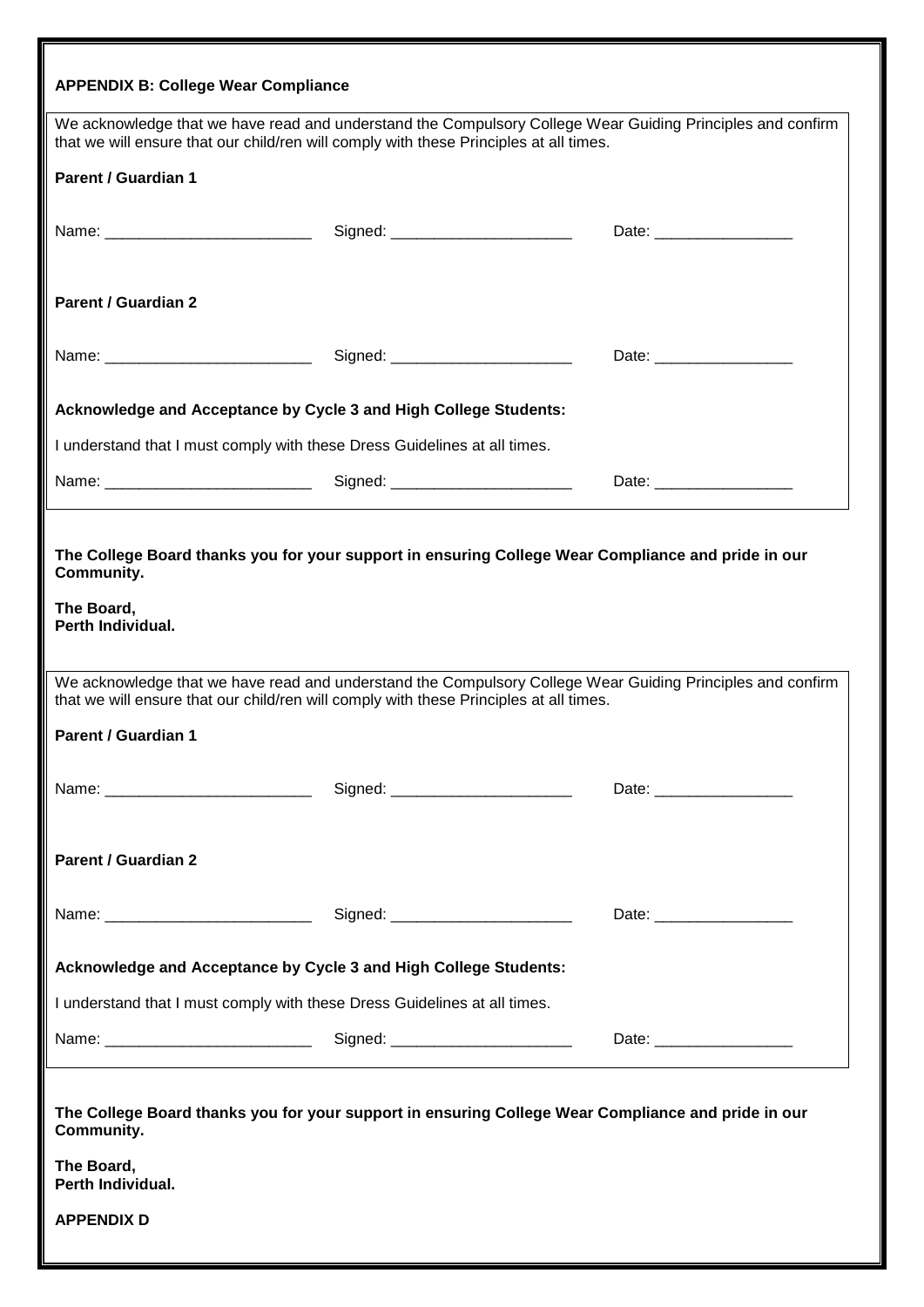# **College Wear Non-Compliance Record [Teaching Staff must view College Wear Compliance each morning] Class\_\_\_\_\_\_\_\_\_\_\_\_\_\_\_\_\_\_\_\_\_\_\_\_\_\_\_\_\_\_\_\_\_\_\_\_\_\_\_\_ Student** Date **Issued Concern Date the Letter and Policy Sent to Parents Date Returned**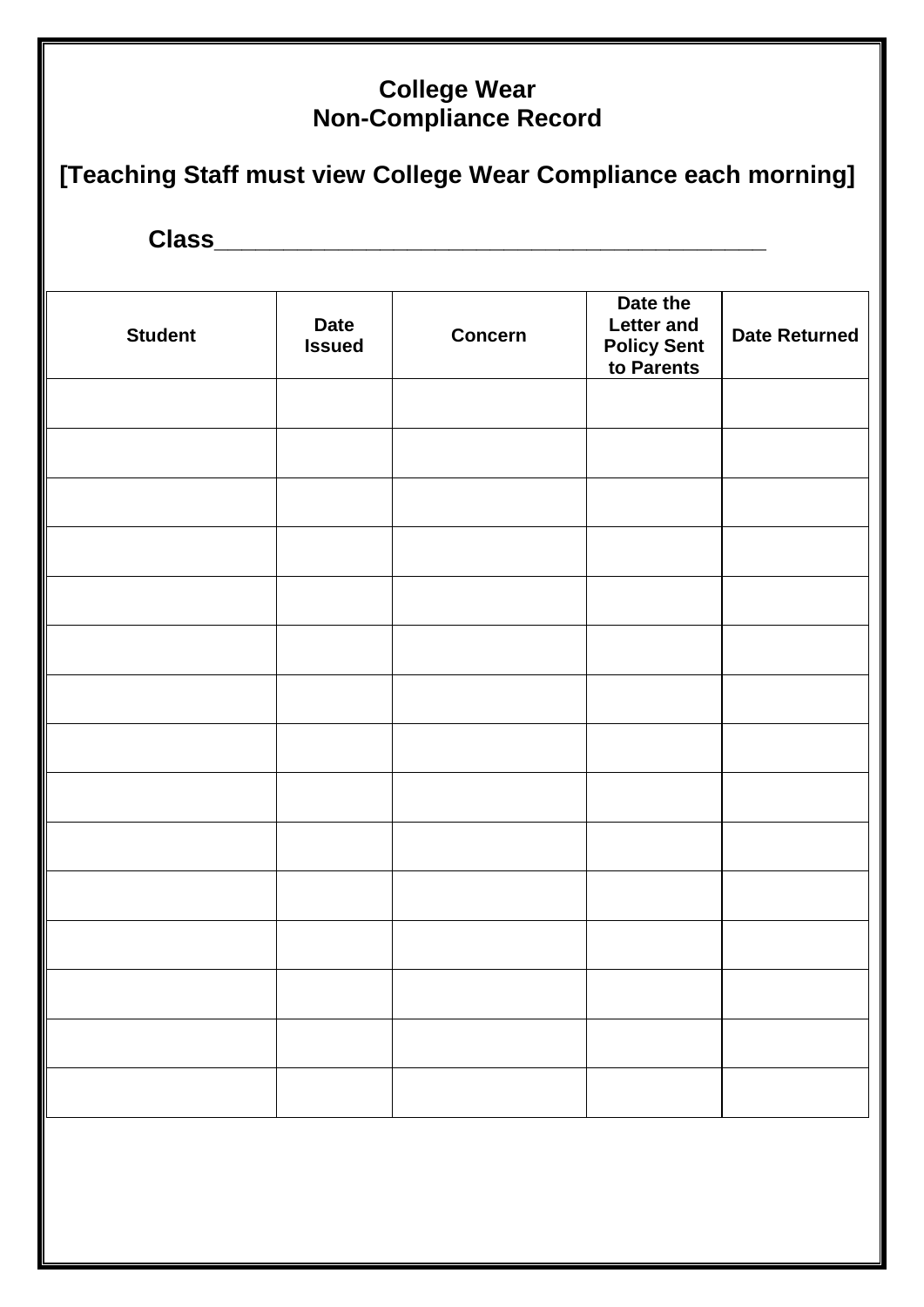| <b>APPENDIX E</b>                                                                                                                                                                                                                    |                                                                                                                                                                                                                                                                                            |
|--------------------------------------------------------------------------------------------------------------------------------------------------------------------------------------------------------------------------------------|--------------------------------------------------------------------------------------------------------------------------------------------------------------------------------------------------------------------------------------------------------------------------------------------|
|                                                                                                                                                                                                                                      | <b>NOTICE OF CONCERN - Non-Compliant College Wear</b>                                                                                                                                                                                                                                      |
|                                                                                                                                                                                                                                      |                                                                                                                                                                                                                                                                                            |
| Dear Parents                                                                                                                                                                                                                         |                                                                                                                                                                                                                                                                                            |
| Your child <b>Water and Separate Contract Contract Contract Contract Contract Contract Contract Contract Contract Contract Contract Contract Contract Contract Contract Contract Contract Contract Contract Contract Contract Co</b> |                                                                                                                                                                                                                                                                                            |
| Compulsory College Wear Policy and Guidelines. [See Attached]                                                                                                                                                                        |                                                                                                                                                                                                                                                                                            |
| Non-compliant Items: [Clothing & Presentation, e.g. Hair, Jewellery]                                                                                                                                                                 |                                                                                                                                                                                                                                                                                            |
|                                                                                                                                                                                                                                      |                                                                                                                                                                                                                                                                                            |
|                                                                                                                                                                                                                                      | 3. $\frac{1}{2}$ 4/5. $\frac{1}{2}$ 4/5. $\frac{1}{2}$ 4/5. $\frac{1}{2}$ 4/5. $\frac{1}{2}$ 4/5. $\frac{1}{2}$ 4/5. $\frac{1}{2}$ 4/5. $\frac{1}{2}$ 4/5. $\frac{1}{2}$ 4/5. $\frac{1}{2}$ 4/5. $\frac{1}{2}$ 4/5. $\frac{1}{2}$ 4/5. $\frac{1}{2}$ 4/5. $\frac{1}{2}$ 4/5. $\frac{1}{2}$ |
| 4.                                                                                                                                                                                                                                   | $\overbrace{\hspace{2.5cm}6.}$ $\overbrace{\hspace{2.5cm}6.}$ $\overbrace{\hspace{2.5cm}6.}$                                                                                                                                                                                               |
| Please ensure this is rectified so as to comply with the College's Policy and Guidelines.                                                                                                                                            |                                                                                                                                                                                                                                                                                            |
| Failure of the student to comply may result in suspension until these conditions are fulfilled.                                                                                                                                      |                                                                                                                                                                                                                                                                                            |
| please provide detailed information below.                                                                                                                                                                                           | Should there be any special circumstances such as a medical condition that is preventing compliance at this time,                                                                                                                                                                          |
| Website.                                                                                                                                                                                                                             | If you are at all unsure of our modest College Wear requirements, please find the College Wear Guide on the College                                                                                                                                                                        |
| We request that your child wear the approved College Wear, if not immediately, as soon as possible.                                                                                                                                  |                                                                                                                                                                                                                                                                                            |
| This term the College Wear Shop is open on Monday and Friday mornings from 8.30am to 9.00am                                                                                                                                          |                                                                                                                                                                                                                                                                                            |
| Thank you for your cooperation.                                                                                                                                                                                                      |                                                                                                                                                                                                                                                                                            |
| The Perth Individual Board.                                                                                                                                                                                                          |                                                                                                                                                                                                                                                                                            |
|                                                                                                                                                                                                                                      |                                                                                                                                                                                                                                                                                            |
|                                                                                                                                                                                                                                      |                                                                                                                                                                                                                                                                                            |
| PARENTS: Please sign and return this Notice of Concern to your Class Director.                                                                                                                                                       |                                                                                                                                                                                                                                                                                            |
|                                                                                                                                                                                                                                      |                                                                                                                                                                                                                                                                                            |
| Please provide any Special Circumstances that will delay College Wear Compliance:                                                                                                                                                    |                                                                                                                                                                                                                                                                                            |
|                                                                                                                                                                                                                                      |                                                                                                                                                                                                                                                                                            |
|                                                                                                                                                                                                                                      |                                                                                                                                                                                                                                                                                            |
|                                                                                                                                                                                                                                      |                                                                                                                                                                                                                                                                                            |
| Thank you for your support and cooperation.                                                                                                                                                                                          |                                                                                                                                                                                                                                                                                            |
| The Board<br>Perth Individual                                                                                                                                                                                                        |                                                                                                                                                                                                                                                                                            |
|                                                                                                                                                                                                                                      |                                                                                                                                                                                                                                                                                            |
|                                                                                                                                                                                                                                      |                                                                                                                                                                                                                                                                                            |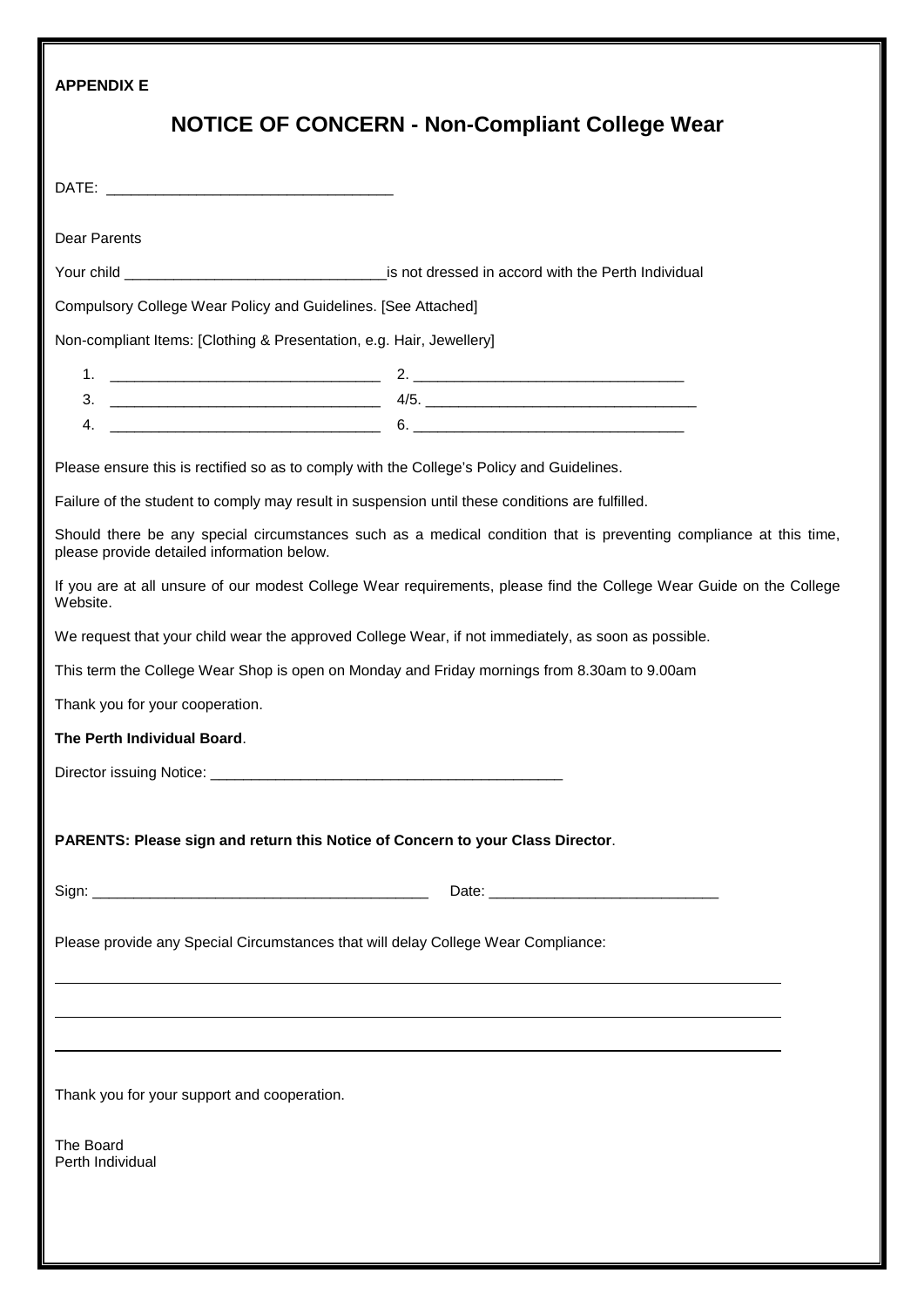**APPENDIX F**



# **COLLEGE DRESS CODE**

# **Parents of Cycle 4/5 Students**

Our Cycle 4/5 students are the Leaders and the Role Models in our student community.

We encourage the development and demonstration of Leadership characteristics, particularly in the area of dress, general presentation and role modelling within the College.

We ask both Cycle 4/5 students (supported by parents) for the standard of dress, shoes, general personal grooming and presentation to be at their highest at all times.

Breaches in these standards include:

Baggy (home-boy style) jeans; oversize jackets; hooded jackets/tops; tops exposing the midriff and shoulders; hipster jeans; torn clothing (designer or not); inappropriate skirt lengths; torn and dirty Tshirts; (inappropriate Logo), calf-length roman sandals; Ugg boots; makeup; jewellery; piercing's; long straggly unkempt hair not tied back. Clearly, these are not acceptable.

Knitted beanies with or without small peaks, are also not appropriate as a "Shade Hat" as they provide no cover for the face. They do not to protect the face or head from the sun's rays.

Long or short tights with short skirts overlayed, are also inappropriate, especially for Phys Ed and more general College activities.

Hats must be worn during lunch and park activities. Hoodies or non-peaked beanies are not acceptable. Sandals, thongs or Crocs are not acceptable or appropriate given that on most days' students are in the park or involved in Phys Ed or other sport activities.

The Perth Individual College Board has endorsed the Compulsory College Wear Policy, reinforcing minimum standards that need to be monitored and maintained.

We are appealing to parents and students to work with us to increase the dress and presentation standards for our Cycle 4/5 students and along with it, act as role models for the other children in the College.

We cannot achieve and maintain a College Dress Code, or for that matter academic standards, without your continued support.

The College reminds parents that Perth Individual College Wear is available from our College Wear Shop (located near the Parent Room) every Monday and Tuesday morning from 8.30am to 9.00am.

The Board Perth Individual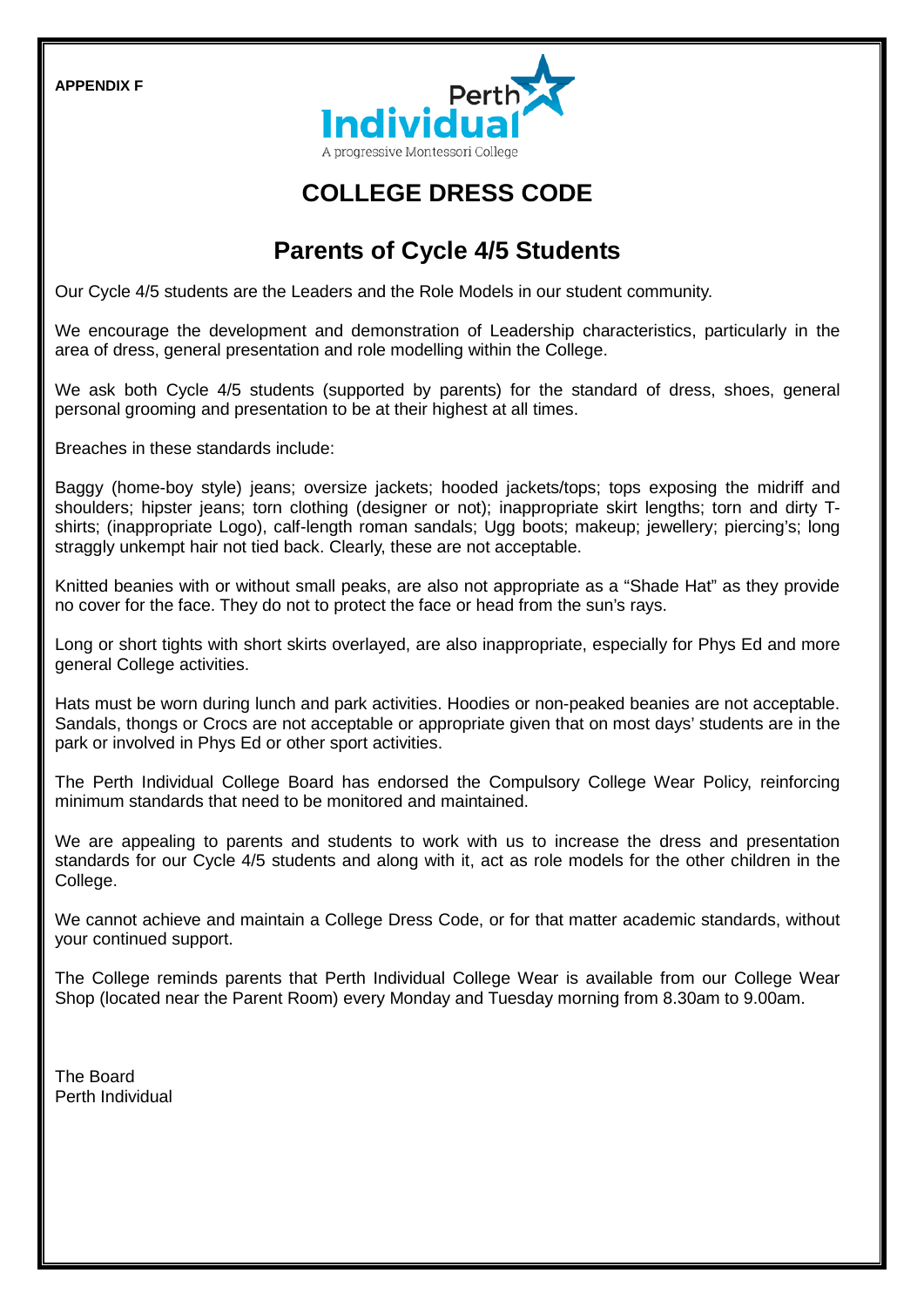**APPENDIX G**





| OFFICE USE ONLY: PAYMENT MADE DATE<br><b>STUDENT NAME:</b> |                                                                                                     |                                                                                                             |    |     | <b>TOTAL: \$</b> |     |     |     |                                                 |          |     |          |     |     |     |     |       |                   |
|------------------------------------------------------------|-----------------------------------------------------------------------------------------------------|-------------------------------------------------------------------------------------------------------------|----|-----|------------------|-----|-----|-----|-------------------------------------------------|----------|-----|----------|-----|-----|-----|-----|-------|-------------------|
| <b>CYCLE/CLASS:</b>                                        |                                                                                                     |                                                                                                             |    |     |                  |     |     |     |                                                 |          |     |          |     |     |     |     |       |                   |
| <b>POLO SHIRTS</b>                                         |                                                                                                     |                                                                                                             |    |     |                  |     |     |     | <b>CYCLES 1,2 &amp; 3 NAVY WITH WHITE TRIM.</b> |          |     |          |     |     |     |     |       |                   |
|                                                            | Junior School Polo Navy/White<br>SHORT Sleeve including Embroidered<br>School Logo.                 | Price                                                                                                       | 4k | 6k  | 8k               | 10k | 12k | 14k | xs                                              | s.       | M   | L.       | XL  | 2XL | 3XL | 4XL | Total | <b>Total Cost</b> |
|                                                            |                                                                                                     | \$25.00                                                                                                     |    |     |                  |     |     |     |                                                 |          |     |          |     |     |     |     |       |                   |
|                                                            | Junior School Polo Navy/White LONG<br>Sleeve including Embroidered School<br>Logo.                  | Price                                                                                                       | 6k | 8k  | 10k              | 12k | 14k | хs  | s                                               | M        | L.  | XL       | 2XL | 3XL |     |     | Total | <b>Total Cost</b> |
|                                                            |                                                                                                     | \$25.00                                                                                                     |    |     |                  |     |     |     |                                                 |          |     |          |     |     |     |     |       |                   |
| <b>POLO SHIRTS</b>                                         |                                                                                                     | HIGH SCHOOL STUDENTS NAVY WITH AQUA TRIM & WHITE POLO SHIRT FOR PHYS ED. PHYS ED SHIRT OPTIONAL FOR CYCLE 3 |    |     |                  |     |     |     |                                                 |          |     |          |     |     |     |     |       |                   |
|                                                            | Senior School Polo Navy/Aqua<br><b>SHORT Sleeve including</b><br>Embroidered School Logo.           | Price                                                                                                       | 8k | 10k | 12k              | 14k | хs  | s.  | M                                               | L.       | XL  | 2XL      | 3XL | 4XL |     |     | Total | <b>Total Cost</b> |
|                                                            |                                                                                                     | \$25.00                                                                                                     |    |     |                  |     |     |     |                                                 |          |     |          |     |     |     |     |       |                   |
|                                                            | Sport Polo White/Navy SHORT Sleeve<br>including Embroidered School Logo.                            | Price                                                                                                       | 8k | 10k | 12k              | 14k | XS  | s.  | M                                               | L.       | XL  | 2XL      | 3XL | 4XL | 5XL |     | Total | <b>Total Cost</b> |
|                                                            |                                                                                                     | \$25.00                                                                                                     |    |     |                  |     |     |     |                                                 |          |     |          |     |     |     |     |       |                   |
|                                                            | Sport Polo White/Navy Long Sleeve<br>including Embroidered School Logo.                             | Price                                                                                                       | 8k | 10k | 12k              | 14k | хs  | s.  | M                                               | L.       | XL  | 2XL      | 3XL | 4XL | 5XL |     | Total | <b>Total Cost</b> |
|                                                            |                                                                                                     | \$25.00                                                                                                     |    |     |                  |     |     |     |                                                 |          |     |          |     |     |     |     |       |                   |
| <b>SKORTS</b>                                              |                                                                                                     |                                                                                                             |    |     |                  |     |     |     | <b>ALL STUDENTS</b>                             |          |     |          |     |     |     |     |       |                   |
|                                                            | Microfiber skort with cotton elastane<br>shorts Colour NAVY. Includes<br>embroidered Star Logo only | Price                                                                                                       | 2k | 4k  | 6k               | 8k  | 10k | 12k | 14k                                             | 16k      | 18k |          |     |     |     |     | Total | <b>Total Cost</b> |
|                                                            |                                                                                                     | \$30.00                                                                                                     |    |     |                  |     |     |     |                                                 |          |     |          |     |     |     |     |       |                   |
| <b>SHORTS</b>                                              |                                                                                                     |                                                                                                             |    |     |                  |     |     |     | <b>ALL STUDENTS</b>                             |          |     |          |     |     |     |     |       |                   |
|                                                            | Microfiber short in NAVY including<br>Star Logo                                                     | Price                                                                                                       | 2k | 4k  | 6k               | 8k  | 10k | 12k | 14k                                             | 16k      | s   | M        | L.  | XL  | 2XL |     | Total | <b>Total Cost</b> |
|                                                            |                                                                                                     | \$30.00                                                                                                     |    |     |                  |     |     |     |                                                 |          |     |          |     |     |     |     |       |                   |
| <b>MICROFIBRE TRACK PANTS</b>                              |                                                                                                     |                                                                                                             |    |     |                  |     |     |     | <b>ALL STUDENTS</b>                             |          |     |          |     |     |     |     |       |                   |
|                                                            | Microfiber Track pant in NAVY including<br>Star Logo                                                | Price                                                                                                       | 4k | 6k  | 8k               | 10k | 12k | 14k | 16k                                             | <b>S</b> | M   | <b>L</b> | XL  | 2XL | 3XL |     | Total | <b>Total Cost</b> |
|                                                            |                                                                                                     | \$45.00                                                                                                     |    |     |                  |     |     |     |                                                 |          |     |          |     |     |     |     |       |                   |